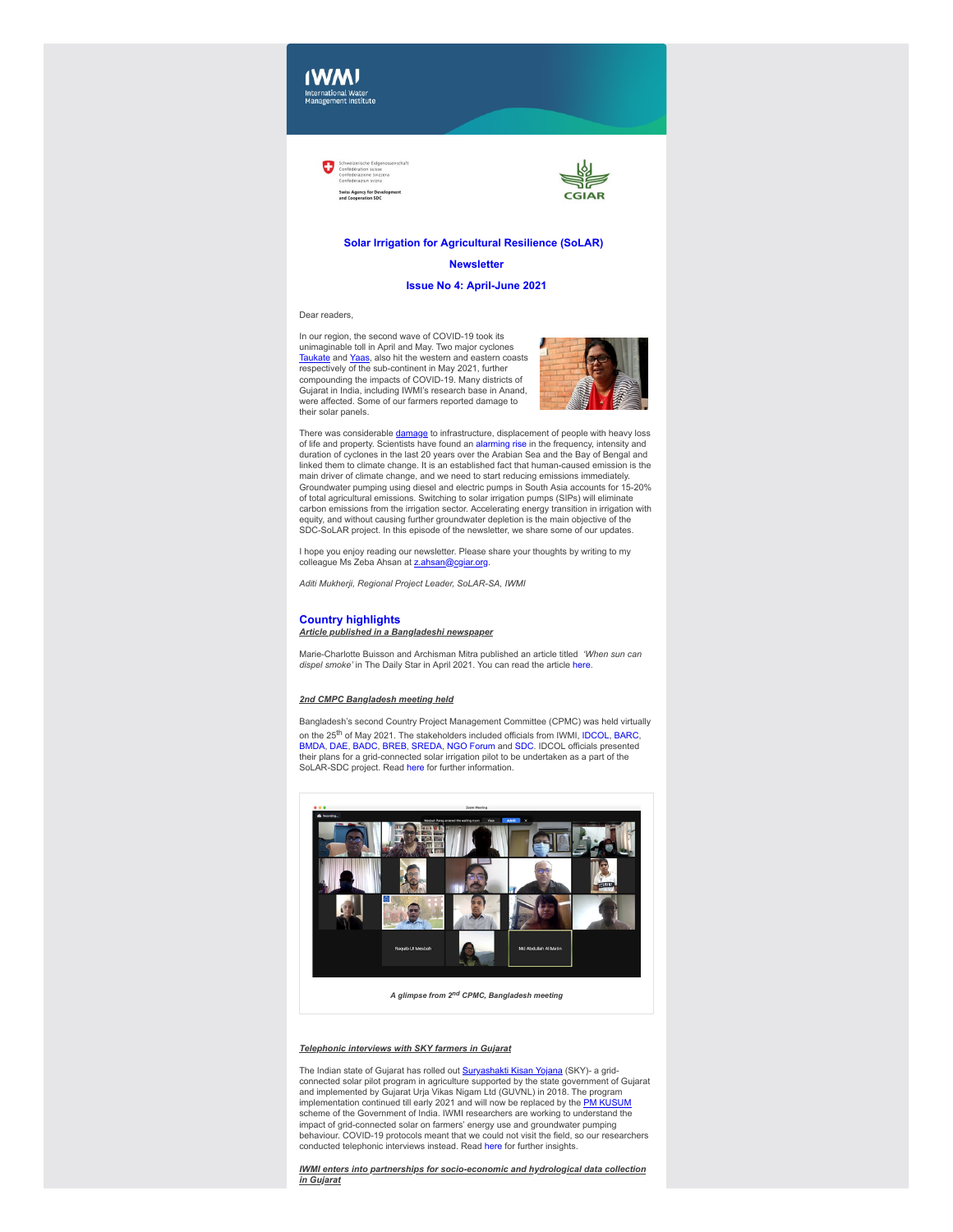[NEERMAN—](https://clt1364917.bmetrack.com/c/l?u=CA89A94&e=12DEC64&c=14D3B5&t=1&email=rCl6ZXzNdYXAlaa8rt3zZVChLVqEDDIg&seq=1)a research NGO will help collect socio-economic data from over 1000 households in Gujarat starting August 2021. The survey will collect data from families enrolled in the SKY scheme and compare them with a group of non-SKY farmers. <u>[INREM](https://clt1364917.bmetrack.com/c/l?u=CA89A95&e=12DEC64&c=14D3B5&t=1&email=rCl6ZXzNdYXAlaa8rt3zZVChLVqEDDIg&seq=1),</u><br>a field-based research organization from Gujarat, will help set up the flow meters in the selected pumps for SKY and non-SKY farmers.

Signing of contracts with NEERMAN and INREM can be found [here.](https://clt1364917.bmetrack.com/c/l?u=CB4FD24&e=12DEC64&c=14D3B5&t=1&email=rCl6ZXzNdYXAlaa8rt3zZVChLVqEDDIg&seq=2)

## *Visit to potential micro-grid pilot sites in Nepal*

As part of the micro-grid connected SIP pilot project in Nepal, the IWMI team comprising<br>Dr Manohara Khadka and Shisher Shrestha and Mr Sundar Bahadur Khadka from AEPC visited the potential pilot sites at Chhipaharmai Rural Municipality (RM) in Parsa (Province 2) and Belaka Municipality in Udayapur (Province 1). Read [here](https://clt1364917.bmetrack.com/c/l?u=CB4FD25&e=12DEC64&c=14D3B5&t=1&email=rCl6ZXzNdYXAlaa8rt3zZVChLVqEDDIg&seq=1) for further information.



*A farmer showing his vegetable cultivation with a SIP installed in a neighbouring farm*

## *3rd CPMC Nepal meeting held*

Nepal held its 3<sup>rd</sup> CPMC meeting for Nepal on the 28<sup>th</sup> of May 2021, wherein stakeholders<br>from IWMI, [AEPC](https://clt1364917.bmetrack.com/c/l?u=CB5656E&e=12DEC64&c=14D3B5&t=1&email=rCl6ZXzNdYXAlaa8rt3zZVChLVqEDDIg&seq=1), [NEA](https://clt1364917.bmetrack.com/c/l?u=CB56570&e=12DEC64&c=14D3B5&t=1&email=rCl6ZXzNdYXAlaa8rt3zZVChLVqEDDIg&seq=1), [DWRI](https://clt1364917.bmetrack.com/c/l?u=CB56571&e=12DEC64&c=14D3B5&t=1&email=rCl6ZXzNdYXAlaa8rt3zZVChLVqEDDIg&seq=1), [DoA,](https://clt1364917.bmetrack.com/c/l?u=CB56572&e=12DEC64&c=14D3B5&t=1&email=rCl6ZXzNdYXAlaa8rt3zZVChLVqEDDIg&seq=1) [NARMIN](https://clt1364917.bmetrack.com/c/l?u=CB56573&e=12DEC64&c=14D3B5&t=1&email=rCl6ZXzNdYXAlaa8rt3zZVChLVqEDDIg&seq=1), [NFIWUAN](https://clt1364917.bmetrack.com/c/l?u=CB56574&e=12DEC64&c=14D3B5&t=1&email=rCl6ZXzNdYXAlaa8rt3zZVChLVqEDDIg&seq=1), [MuAN](https://clt1364917.bmetrack.com/c/l?u=CB56575&e=12DEC64&c=14D3B5&t=1&email=rCl6ZXzNdYXAlaa8rt3zZVChLVqEDDIg&seq=1) and [Sunfarmer](https://clt1364917.bmetrack.com/c/l?u=CB56576&e=12DEC64&c=14D3B5&t=1&email=rCl6ZXzNdYXAlaa8rt3zZVChLVqEDDIg&seq=1) Nepal were present. The meeting chaired by Dr Manohara Khadka had discussions on the activities achieved in year 1 (in 2020) and the tasks planned for year 2. Read [here](https://clt1364917.bmetrack.com/c/l?u=CA89A90&e=12DEC64&c=14D3B5&t=1&email=rCl6ZXzNdYXAlaa8rt3zZVChLVqEDDIg&seq=1) for further information.

# **Stories from the field**

# *Updates from SoLAR innovation fund grantees*

[Our five innovation fund grantees from round 1- KHM Power Limited,](https://clt1364917.bmetrack.com/c/l?u=CB68111&e=12DEC64&c=14D3B5&t=1&email=rCl6ZXzNdYXAlaa8rt3zZVChLVqEDDIg&seq=1) [KARM](https://clt1364917.bmetrack.com/c/l?u=CB68110&e=12DEC64&c=14D3B5&t=1&email=rCl6ZXzNdYXAlaa8rt3zZVChLVqEDDIg&seq=1)[A, Gham](https://clt1364917.bmetrack.com/c/l?u=CB68111&e=12DEC64&c=14D3B5&t=1&email=rCl6ZXzNdYXAlaa8rt3zZVChLVqEDDIg&seq=1) witch On and PARC have started implementing their projects, albeit slowly due to COVID-19 related restrictions. Read about their activities [here.](https://clt1364917.bmetrack.com/c/l?u=CA89A99&e=12DEC64&c=14D3B5&t=1&email=rCl6ZXzNdYXAlaa8rt3zZVChLVqEDDIg&seq=1)

# **What keeps the IWMI-SoLAR staff busy?**

*Here's what Dr Yashodha Yashodha (Post-doctoral fellow- Impact Evaluation) at IWMI has to say*

**What is your role in the project?**

My key role is to lead activities on the India component, which includes designing the impact evaluation study of the SKY project in Gujarat. In addition, I also support other researchers working on impact evaluation components of this project in other countries.



# **What are the important policy questions that**

**your country team is trying to answer?** Policy needs to be backed by evidence that needs to be credible. For our work on evaluating the impact of the SKY scheme, the central question is: can grid-connected solar provide enough incentive to farmers to reduce energy and water use? We have designed an impact evaluation protocol, and field data collection is expected to start in August 2021.

## **What keeps you motivated to be a part of this project?**

I am an agricultural economist by training. With an innate love for my work, I try to answer the complexities within research, starting from framing research questions to arriving at the scientific evidence. The job demands me to push my limits and encourages critical thinking.

## **What keeps SoLAR partners engaged?**

*Here's what Kazi Ahsan Uddin, Manager (M) , IDCOL, a key partner of the SoLAR project, has to say*

**How can this project contribute to the mission of your organization?**